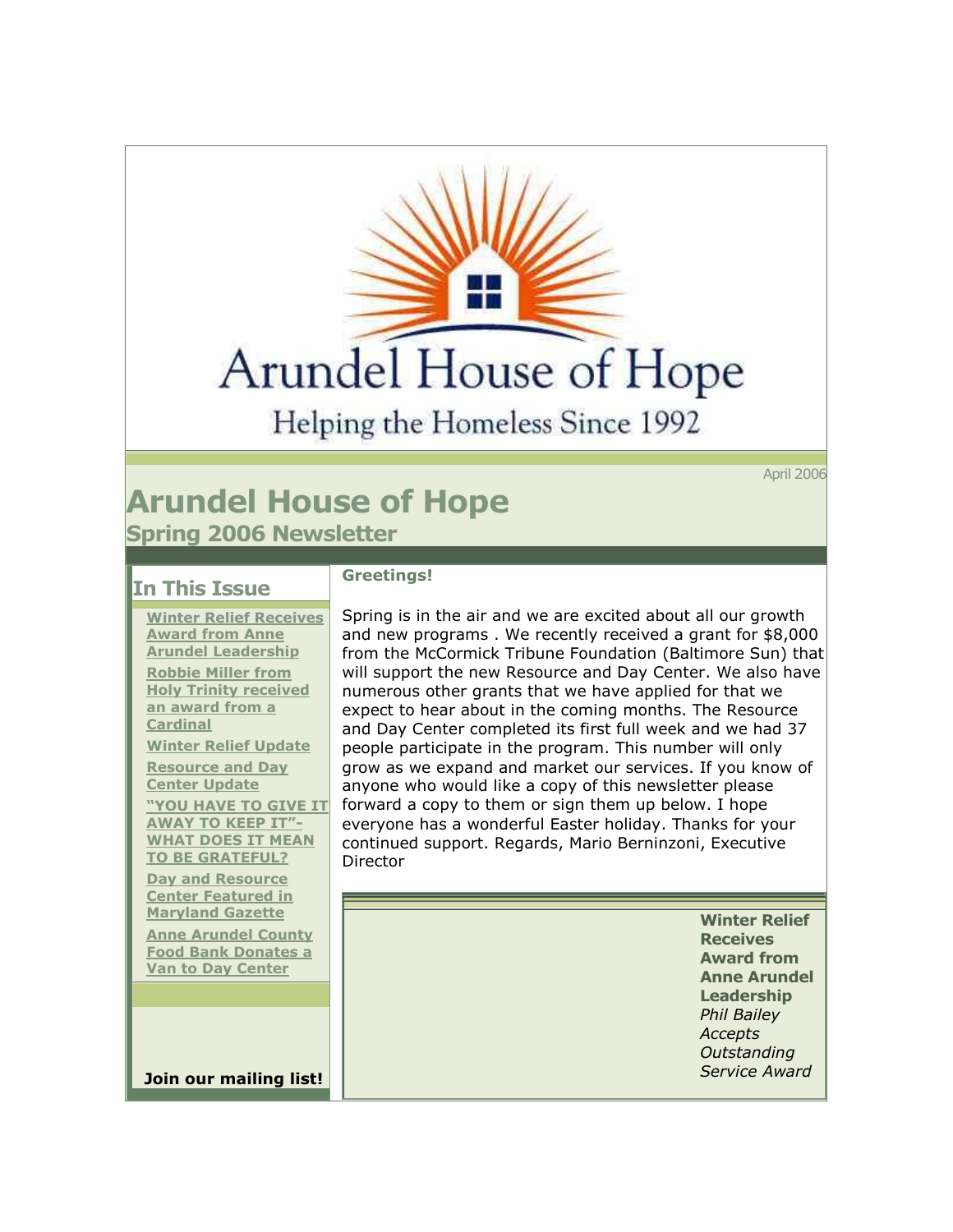| Join |  |
|------|--|
|------|--|



On April 5th, Winter Relief was awarded the first annual Leadership Anne Arundel Organizational Trustee Award. Phil Bailey accepted the award on behalf of Arundel House

of Hope at the event. Winter Relief received this award for its commitment to serve the community and make a difference. Congratulations to everyone that helps make Winter Relief a great success each year.

**[Find out more....](http://r20.rs6.net/tn.jsp?llr=ephtatbab&et=1101268009405&s=0&e=001ecY07Xqg0Xwge4n94IQxCnMjUhP-IIMgLZ-1cij-i-inwFtKfnolZrZA3e0-XtSP96zJZM5w-6tjMV7GluWQuj8UGoBewlvqQeLODzsjhnnHH9yfieoC4aHOq4XYiE2fEBlo0mtjopsQ6Y56AET53D7HGK3U1AXG)**

**Robbie Miller from Holy Trinity received an award from a Cardinal** 

*by Mario Berninzoni* 

Long time volunteer and Board member Robbie Miller from Holy Trinity Catholic Church received an award at the 27th annual Social Ministry Convocation at Seton Keough High School in Baltimore, which featured Cardinal Oscar Rodriguez Maradiaga of Tegucigalpa, Honduras. He received this award for his community service and commitment to social justice issues. The event was held on March 4th, congratulations to Robbie, you deserve it!

**[Find out more....](http://r20.rs6.net/tn.jsp?llr=ephtatbab&et=1101268009405&s=0&e=001ecY07Xqg0Xwge4n94IQxCnMjUhP-IIMgLZ-1cij-i-inwFtKfnolZrZA3e0-XtSP96zJZM5w-6tjMV7GluWQuiwwhJoFZ5iY5pn07U2-WTJ3JUHP_ddrs01HfMtPp0DUJt-9ZfEufqufEBd0ktptE27xcnBP_Ych)**

**Winter Relief Update**  *by Phil Bailey* 

The 14th year of Winter Relief came to a close the morning of April 3. Year end closings are met with a simultaneous sigh of relief and a sense of sadness. It's been a long season and many are tired. It will be nice to rest. We are thankful for, and proud of, the service we have been able to provide as the hands of God. A job well done. In our hearts and souls however, we know that much still needs to be done, the job is not finished by a long shot. Not all is well with the people we have served this winter and our prayers and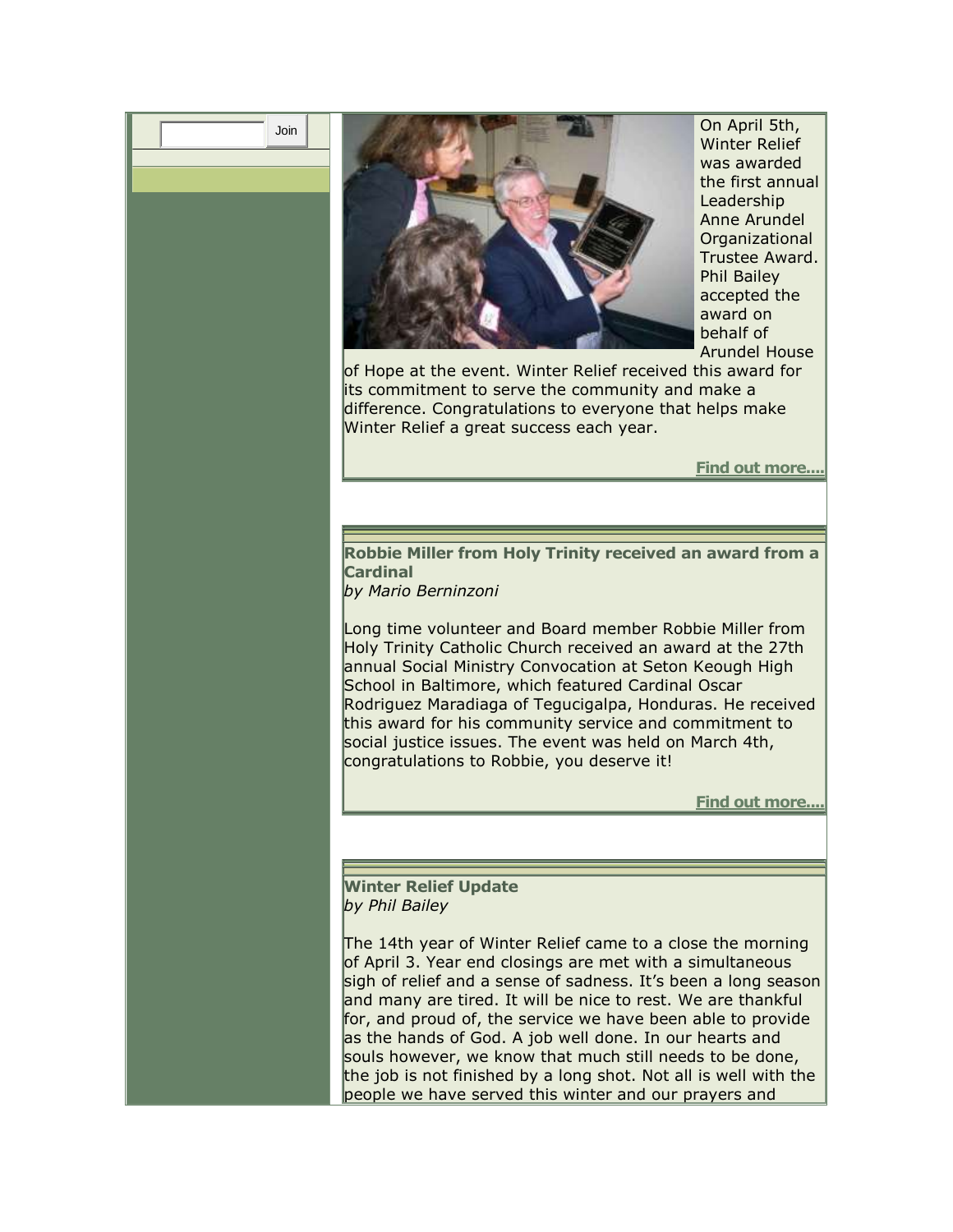thoughts go with them. We can be joyful that something is very different this year. Our relationship, the community we have strived to create will not be put on hold until next November. We have been faithful to our ministry and are empowering a new ministry. The AHOH Resource and Day Center will continue to build on the community started by Winter Relief. The ministry of Winter Relief is a blessing from God to both the serving and the served. We are 14 years old and getting stronger every year. Who da thunk it and what do you know! God is great!

**Resource and Day Center Update**  *by Phil Bailey (Doug Meyers with the Day Center's first Client)* 



The Resource and Day Center opened for business on Monday April 3. Very exciting is the way I would describe the day. We have known for years of the need for this type of facility

and now it is a reality. The first week was a learning experience and a preview of the good we will be able to do through this Center. The Center is dependant on the commitment of our volunteer staff. We currently have enough volunteers to open on a limited schedule. Our hours of operation are Monday and Friday 8:30 to 5 and Tuesday, Wednesday and Thursday 8:30 to Noon. As the volunteer hours increase we will increase the hours we are open. The first week of operation provided 37 people with services by volunteers who worked 105 hours. Visitors to the Center are struck by the size of the facility and scope of the services we are offering. All the churches and people who are the Arundel House of Hope should be proud of the fruits of their labors. The Anne Arundel Food Bank donated a Van to the Day Center. The Van, along with transportation volunteers will help meet a need much larger then we first thought. Any one interested in driving this Van please give us a call. It drives like a dream; it won't cost you a penny for gas and it has a top notch sound system complete with a tape player. Tape Player? Well maybe not quite "top notch". Additional volunteer activities are available and I ask you to "try it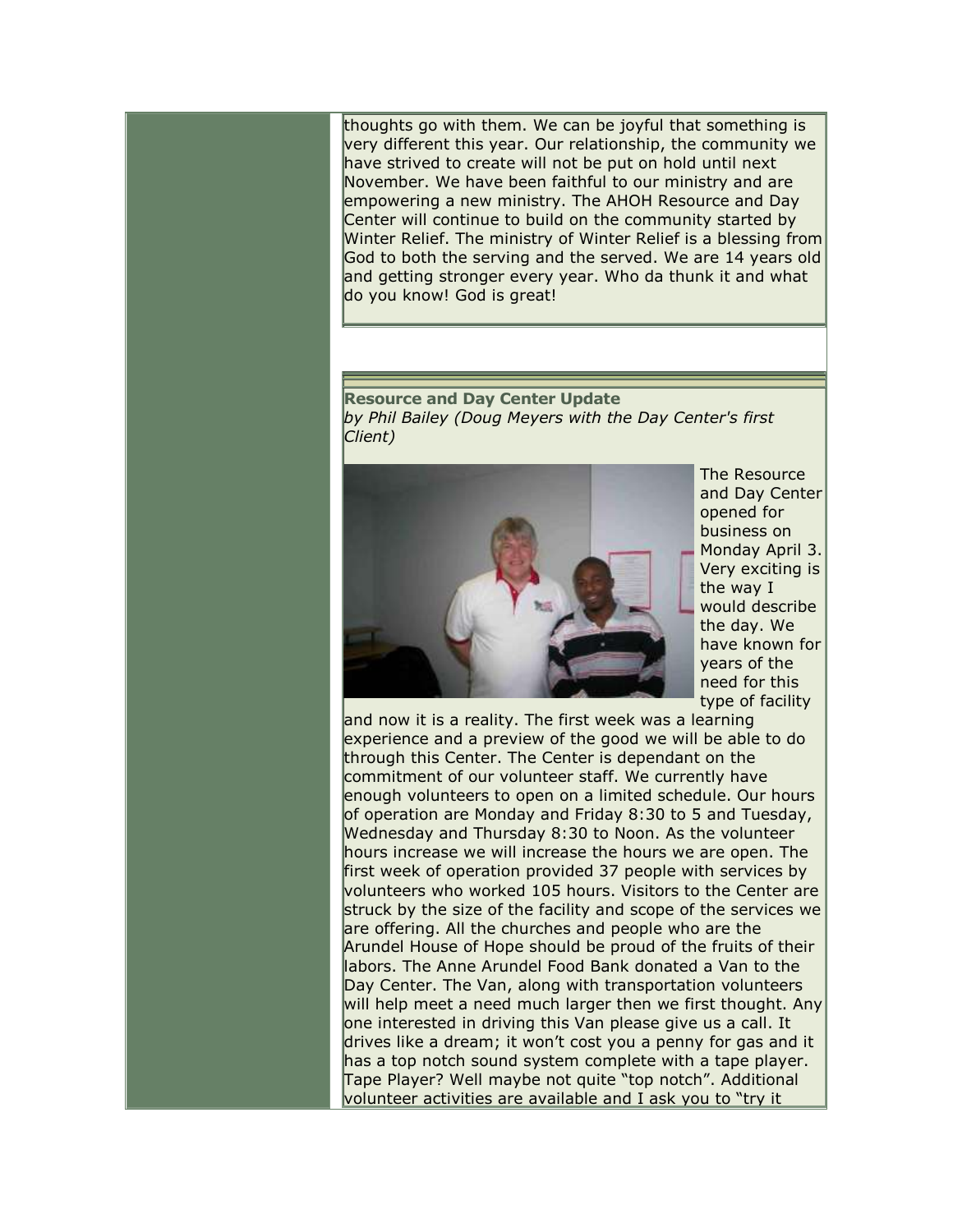you'll like it" Just ask some of the people who have signed on as volunteers. **Joe Gatto, Larry Hagwood, Ed Stoops, Alex Lopata, Terry Anderson, Ted Vaughters, Johanna Parker, Dave Luddy, Mikki Carpenter, Pam Shears, Doug Meyers, Gaye Baker, Tom Powers, Frederick Hamlin, Ray Bernard, Dale Townsend**

**"YOU HAVE TO GIVE IT AWAY TO KEEP IT"- WHAT DOES IT MEAN TO BE GRATEFUL?**  *by Ainhoa Torrado and Freddie H.* 



Freddie has been a resident at The Fouse Center since May 9th, 2005. Shortly after he came in the program it became apparent he was a motivated, organized, and

spiritual people person. Freddie quickly met his requirements and stepped up to help in other areas. He then became a Resident Assistant (RA). Throughout his stay in the program he also decided to go back to school to become a phlebotomist and completed that schooling. He has been looking for employment in phlebotomy since, but nothing has materialized yet. While still searching for employment an opportunity to volunteer in helping Katrina victims in Mississippi arouse, and being the type of person he is, Freddie quickly volunteered to help. Besides, he was not tied down by the constrictions of a F/T job yet. After he came back from his one week in Mississippi he was eager to share his experience. Freddie described what the place looked like, what work he was involved in doing, his interactions with the people there, and his feelings with the whole experience. Freddie described it as follows: "There was nothing but desolation. Everything had been destroyed. People were left without homes, belongings, security, or hope. It was so sad and depressing! It all made me think about how fortunate I am and even in my current situation being homeless I have so much to be thankful for, so much I've been taking for granted. Then when I started interacting with the people I realized the power of the human spirit. I realized how rich these people really are. They have been able to all pull thru a natural disaster and reevaluate what is really important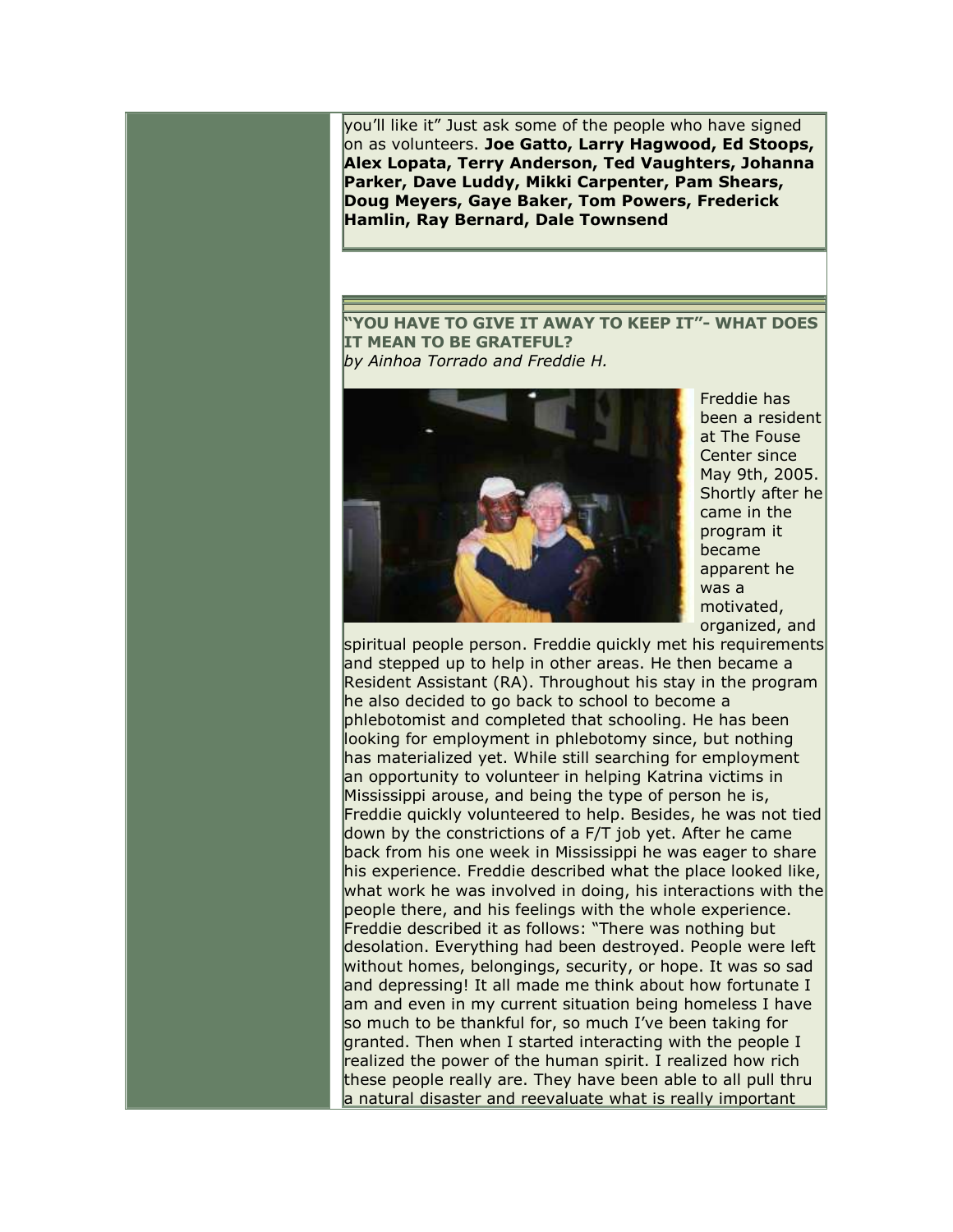and what makes someone rich. They have something we forget about too often: each other and a spiritual connection, a sense of belonging, a desire to help each other and work as a team. I am so thankful for having had the opportunity to be a part of this. It truly has given me a new way of looking at my life." Freddie's experience is a remainder to us all that, even experiencing homeless and other catastrophes; we all have many things to be grateful for. Getting caught up in the everyday fast pace of responsibilities we sometimes forget what is really important. We also forget how important and helpful it is to us and others having those interpersonal relationships to support us thru the tough times. Maybe this can remind us to extend a helping hand to those who may need it, starting with family, neighbors, and even volunteering some of our time in our communities. Not only does it help those less fortunate, but like with Freddie, it also helps us feel that human connection making us even more fortunate.

**[Find out more....](http://r20.rs6.net/tn.jsp?llr=ephtatbab&et=1101268009405&s=0&e=001ecY07Xqg0Xwge4n94IQxCnMjUhP-IIMgLZ-1cij-i-inwFtKfnolZrZA3e0-XtSP96zJZM5w-6tjMV7GluWQuu-p6Iey9CHvs6EQ5wqXuRl-WfDDqtfrvQ==)**

**Day and Resource Center Featured in Maryland Gazette**  *By Mario Berninzoni* 



Arundel House of Hope's new Resource and Day Center for the Homeless was featured in the front page of the Maryland

Gazette on Wednesday, April 12, 2006. The article details the need of the new Center and how its helping those that utilized it. If you can please check out the article and share it with your friends. Copies will be available at the Day and Resource Center as well as at next weeks meeting.

**[For the full article click here....](http://r20.rs6.net/tn.jsp?llr=ephtatbab&et=1101268009405&s=0&e=001ecY07Xqg0Xwge4n94IQxCnMjUhP-IIMgLZ-1cij-i-inwFtKfnolZrZA3e0-XtSP96zJZM5w-6tjMV7GluWQukvIp_La26FPSQLoUvK971FQ10Y3bvrnIBMSXcVBVqiOQ29QsELx9y3IDmt1NdedbGnj8bKXsyL74PIX8SN-NgKSWkg9ArZQ0SL0EDK7QOH-tMxYGqscQf0=)**

**Anne Arundel County Food Bank Donates a Van to Day Center** 

On Friday, April 7th Bruce Michalec from the Anne Arundel County Food and Resource Bank presented and donated a minivan to the new Day and Resource Center. The Day and Resource Center will use the van to assist the program in transporting clients to appointments. The Foodbank also provided much of the furniture and supplies for the Center as well. We would like to thank Bruce for all his efforts and